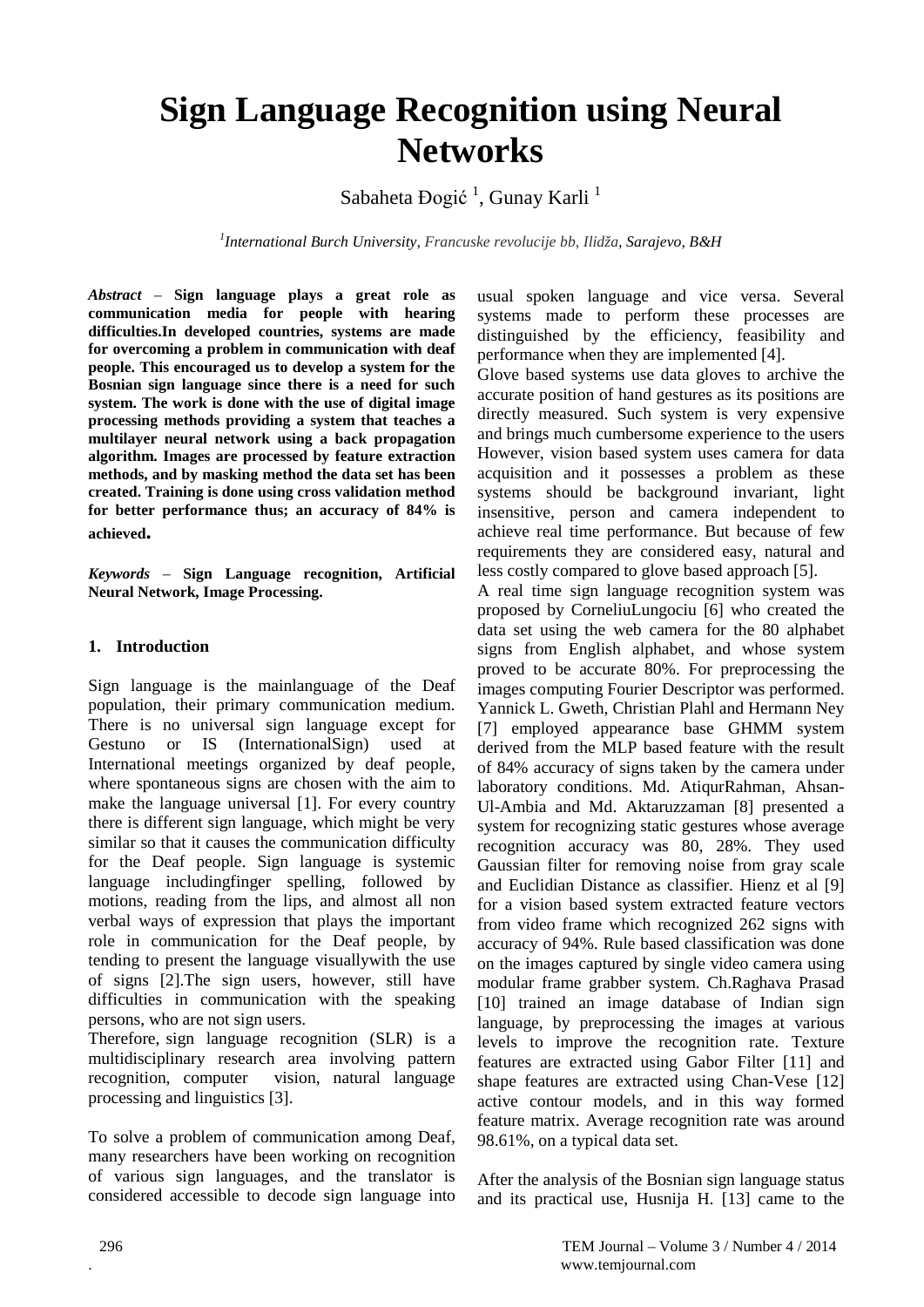conclusion that the experts working with the deaf people in Bosnia contain general theoretical knowledge and experience, but they think they are not competent with the practical use. By standardizing the sign language necessary preconditions should be formed for comprehensive learning such as; its structure and grammar rules, its way of use and acquiring a competence in sign language and at the end general theoretical facts and their experience from using sign language.

Bosnian sign language is admitted by the law in the 15 September 2009, thus determines the rights for deaf people to use it. It is conceptually precise language that contains the old signs as well as new innovative signs. It is a language which includes finger spelling, lips reading , motions, sometimes the pronunciation and almost all forms of non-verbal expressions that plays a key role for communication between the users of sign language. In this way language is presented visually, and achieves complete expression [14].

Finger spelling that presents alphabet by one or two hands,is supplement to sign language, and it is very useful when particular meaning has no sign. Sign language interpreters are experts in recognizing grammatical structure and syntax. They have excellent knowledge and skills, which are a key role for the process of translation, but interpreters, are having very expensive and have negative effect on privacy and self independency. This is neither practical nor possible for all situations. For this reason developing a system that can facilitate the automatic translation between sign language and spoken language, can remove barriers in communication.

This paper presents a Bosnian sign language recognizer that has been developed to recognize signs of BSL using Back propagation Neural Network technique. In this recognition system, we have used a set of features for training and testing of ANN. This system allows fast training and intelligent learning of new gestures, and it is designed with the aim to simply use a project without any specialized hardware, or without acquiring from the user to wear special instruments such as gloves, or certain color clothing.

## **2. Materials and Methods**

The proposed system works in three phases to perform sign language recognition. In the first phase by the help of MATLAB [15], the data set of images is being processed for the neural networks to train it. Second phase is creating dataset by the help of masking method to prepare it for training. Furthermore, supervised learning uses backpropagation algorithm in training data. Next phase is

cross validation method that divides data into one segment to train a model and the second segment to validate the model, leaving the chance for every sign to appear in both training and testing model, thus achieving greater accuracy. For the image processing we have created (Graphical User Interface) in the MATLAB, a tool for numerical competition and visualization and fourth-generation programming language. GUI consists of 6 push buttons and it shows different phases of the system: input image, part for image processing, and a button for preparing the images to be trained.



*Figure 1. GUI for sign language recognition*

#### *Image acquisition*

Images are taken by the camera from 3 different users. These users are trained to present every sign for Bosnian language, so that the database of 3 samples for each sign is formed. Images are taken under different lightening conditions, with the same background behind. The image database consists of totally 90 images, 60 images are used for training purpose, while remaining 30 images are used for testing purposes.

Three steps are performed in the processing: color space conversion; Image enhancement using histogram equalization method, Fast Fourier transform; Image segmentation is done using binarization method and finding the edges of the image.

a) Color space conversion: the images are converted to gray scale image thus removing all color information, leaving only the luminance of each pixel. Then all images are resized to 375x500 dimensions allowing algorithm better performance.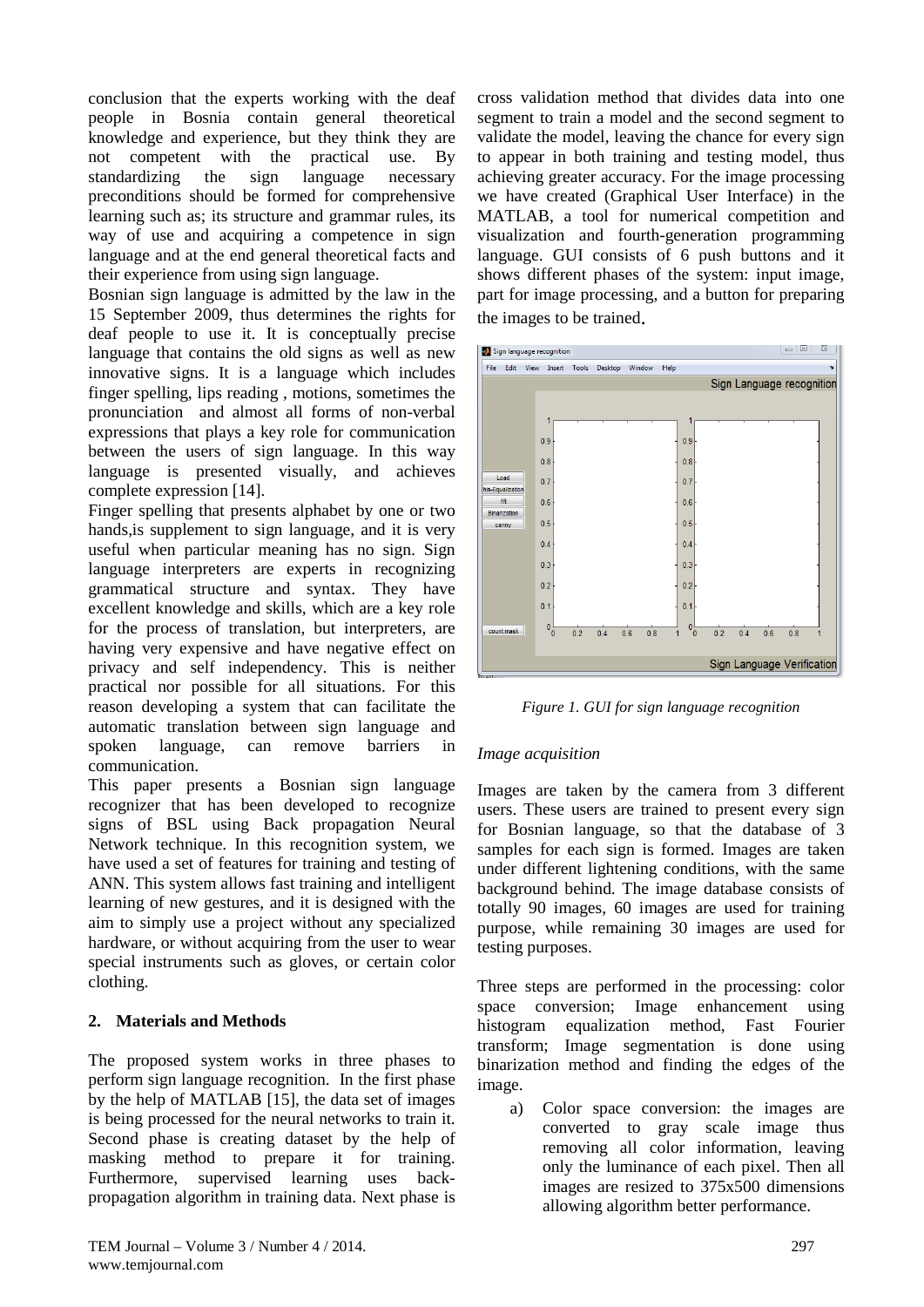- b) Image enhancement: Histogram equalization is one of well-known enhancing technique done for contrast enhancement because of its effectiveness. This is very important step in order to avoid the procurement of non-existing artifacts in the output image, by re-mapping the gray levels of image [16].
- c) Fast Fourier transform is used to represent image in the frequency domain by breaking an image into real and imaginary components. This is done because it is faster to apply filters in the frequency domain, then in image domain [17].
- d) Binarization is used to separate foreground object from background of the image thus determining a gray threshold according to some criteria and assigning each pixel to one class (background or foreground) [18].
- e) Image Edge detection is used for detecting forefront of the image by reducing the amount of data and filtering unimportant information to highlight important ones. There is a different algorithm, so we choose to use canny edge detection algorithm. It works on a principle of blurring images to remove noise, and then the local maxima of the edges are marked on the large magnitudes of image. Next step is to detect final edges by smothering the edges that are not connected to a certain edge [19].



*Figure 2. (a) image before color space conversion; (b) gray scale image resized to 375x500 dimensions (c) image after histogram equalization; (d) image after enhancement by FFT; (e) image after adaptive binarization; (f) image done by canny edge detection*

### *Image masking*

The mask image for every quadrant is produced misusing the attributes of array and the edge esteem, so the mask image is used like an image filter. Accordingly the mask image ought to be such that the wanted quadrant ought to be white and all other quadrants ought to be black The mask era for the distinctive quadrants are composed manually in excel document, and by creating codes in Matlab, the image array is analyzed by these masks. There are 15 separate masks such that some of quadrants are binary 1s and the rest are binary 0. For the image features to be segmented into the mask quadrants, the feature image must be multiplied with the quadrant that fits to the mask image.

After masking method we achieve a data set which is ready for training by artificial neural networks

### *Classification of Sign Languages using Neural Network*

Neural networks are the result of academic investigation that use mathematical formulations to represent an information processing paradigm that is inspired by the way biological nervous system composed of highly interconnected neurons, work together to solve the problem.

Neural networks or artificial neural networks are defined by the inventor of one of the first neurocomputers, Dr. Robert Hecht-Nielsen who says that neural network is:*"...a computing system made up of a number of simple, highly interconnected processing elements, which process information by their dynamic state response to external inputs."*  [20].

These simple processing elements, called neurons, units, cells or nodes process the information by means of signals transmitted by connection links. These links contain the weights, which are multiplied along with incoming signal from any typical neural network to produce output signal, all together representing information being used by the network to solve the problem [21].

Neural networks logic is compared to the human brains because of its approach of solving problems. Neural networks learn by example, which means the examples must be taken carefully, it has to be trained to solve the task, and network finds to solve the task itself, while the computers solve the problem in a way they have to be given small unambiguous instructions about the known problem. It has some other advantages such as an ability to solve problems without finding and describing the method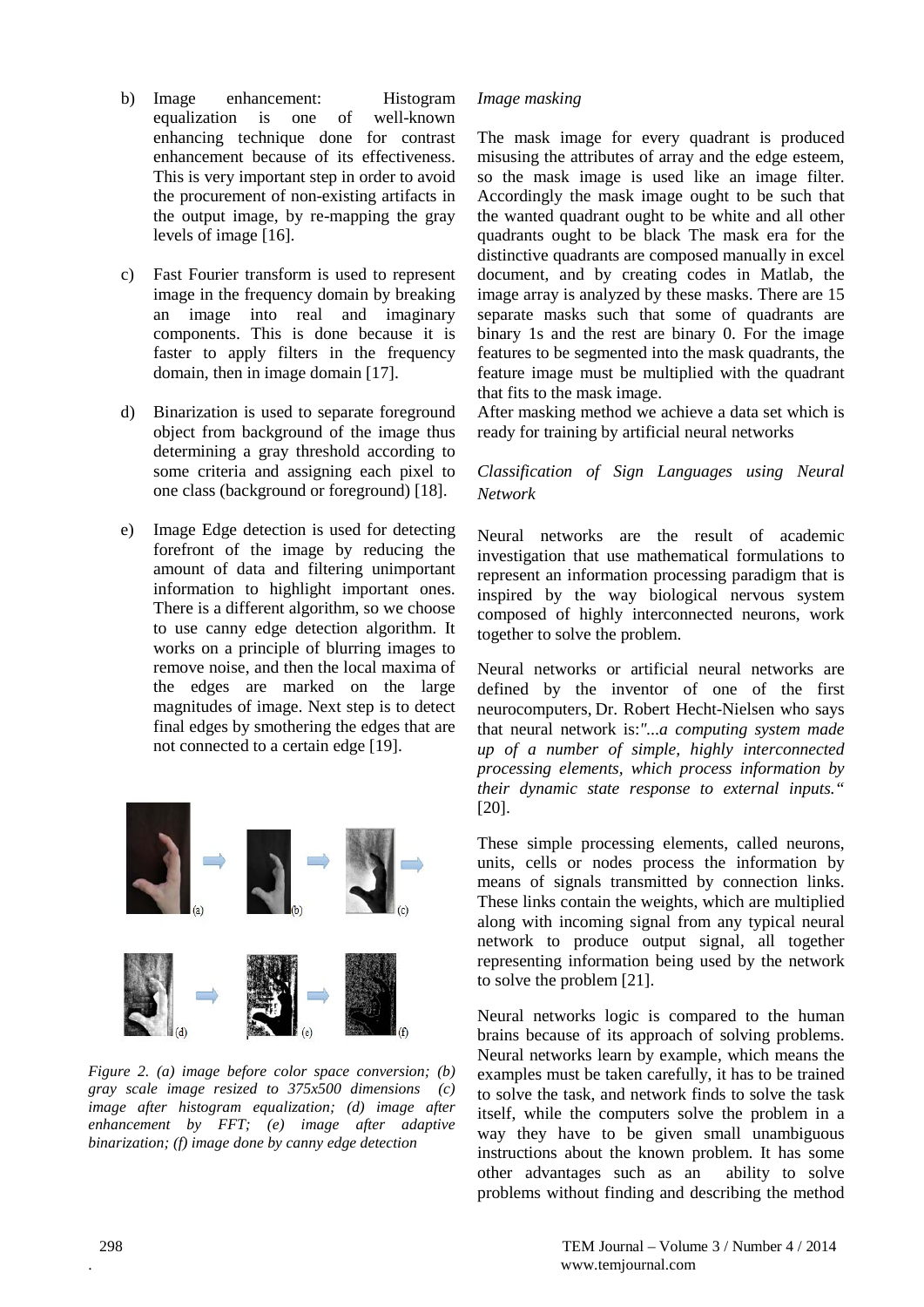of such problem solving, without having the knowledge of the nature of solved problems, it only needs to have some examples of similar tasks with good solutions, and it is called adaptive learning or 'programming themselves ' [22].

Neural networks are self-organized in a way they create their own way of representing or organizing information received, as well as its ability to be used as specialized hardware system where major advantage is massive parallel processing [23].

The paper acknowledges Back propagation algorithm presented by Werbos allowing perceptron to be trained in multi-layer configuration, n-1 node neural network to be constructed, and a linearly separable problem to be solved. Back-propagation network works in a way to train data set of some input based on its synaptic weights, then this output is compared to the known output and a mean-square error is calculated. Error value is used to adjust weights from the output layer through hidden layers, until input layer is reached. This process is repeated until the overall error drops below some threshold level, and the network approaches the ideal function asymptotically. The schematic of perceptron is changed by using sigmoidal function, instead of signum function used by earlier versions of perceptrons [24].

The 90 of images are prepared with 3 non-identical images of every letter using Bosnian language alphabet. It has 15 input layers, two hidden layers with different number of nodes that are crucial for obtaining the networks` learning capabilities, and one output layer.

The network is trained using back propagation algorithm, a supervised learning algorithm for multilayer feed forward network. Supervised means that network is not over until it re-adjusts the weights value so the error is minimized or ceased. The performance of the network is evaluated calculating the MSE, correlation coefficient between network outputs, corresponding target outputs and the characteristics of training, validation and testing errors.

Cross validation is used to estimate the quality of the network and to reduce over fitting. The idea of cross validation is to use all the data from the set both as part of training and testing section [25]. We used 3 fold cross validation. After combination of 3 fold is done we receive accuracy for each of them, thus total accuracy is the average of them. To avoid over fitting of the network the initial set is re-partitioned 3 times after 1000 iterations.

As we said, the network is trained in way of changing nodes in hidden layers, as well as functions

of an algorithm, to evaluate better network performance.

## **3. Experimental Results**

The system was trained to recognize a set of 30 signs of the Bosnian alphabet. After results are achieved, the accuracy (ACC) has been calculated. Current results are promising, having in mind that few improvements could provide better results. After combination of building network with different nodes and functions, following table give different results.

*Table 1. The performance of ANN\_1*

| Number of<br>Neurons in<br>Hidden layer | Transfer<br>Function | Learning<br>Algorithms | ACC  |
|-----------------------------------------|----------------------|------------------------|------|
| $40-1$                                  | logsig-purelin       | traingdm               | 0,65 |
| $40-1$                                  | logsig-purelin       | trainlm                | 0,84 |
| $40-1$                                  | logsig-purelin       | traincgp               | 0,69 |

*Table 2. The performance of ANN\_2*

| Number of<br>Neurons in<br>Hidden layer | Transfer<br>Function | Learning<br>Algorithms | <b>ACC</b> |
|-----------------------------------------|----------------------|------------------------|------------|
| $30-1$                                  | logsig-purelin       | traingdm               | 0,72       |
| $30-1$                                  | logsig-purelin       | trainlm                | 0,72       |
| $30-1$                                  | logsig-purelin       | traincgp               | 0,70       |

*Table 3. The performance of ANN\_3*

| Number of<br>Neurons in<br>Hidden layer | Transfer<br>Function | Learning<br>Algorithms | <b>ACC</b> |
|-----------------------------------------|----------------------|------------------------|------------|
| $20-1$                                  | logsig-purelin       | traingdm               | 0,83       |
| $20-1$                                  | logsig-purelin       | trainlm                | 0,79       |
| $20-1$                                  | logsig-purelin       | traincgp               | 0.71       |

A significant result is displayed by the overwhelming output of 0.84 (ACC) that had been given out as output by the ANN. The hidden layer is set to possess a total of 40 neurons, "logsigpurelin" transfer function and the trainlm algorithm is used.

Our approach could be significantly improved if conditions where images are taken were improved such as the background of the images, brightness and contrast and accurate position. Also if we applied an algorithm to remove breaks and sparks of images produced by the background, system could count the frequencies of images with the help of masks much faster and clearly, thus; make the learning process easier.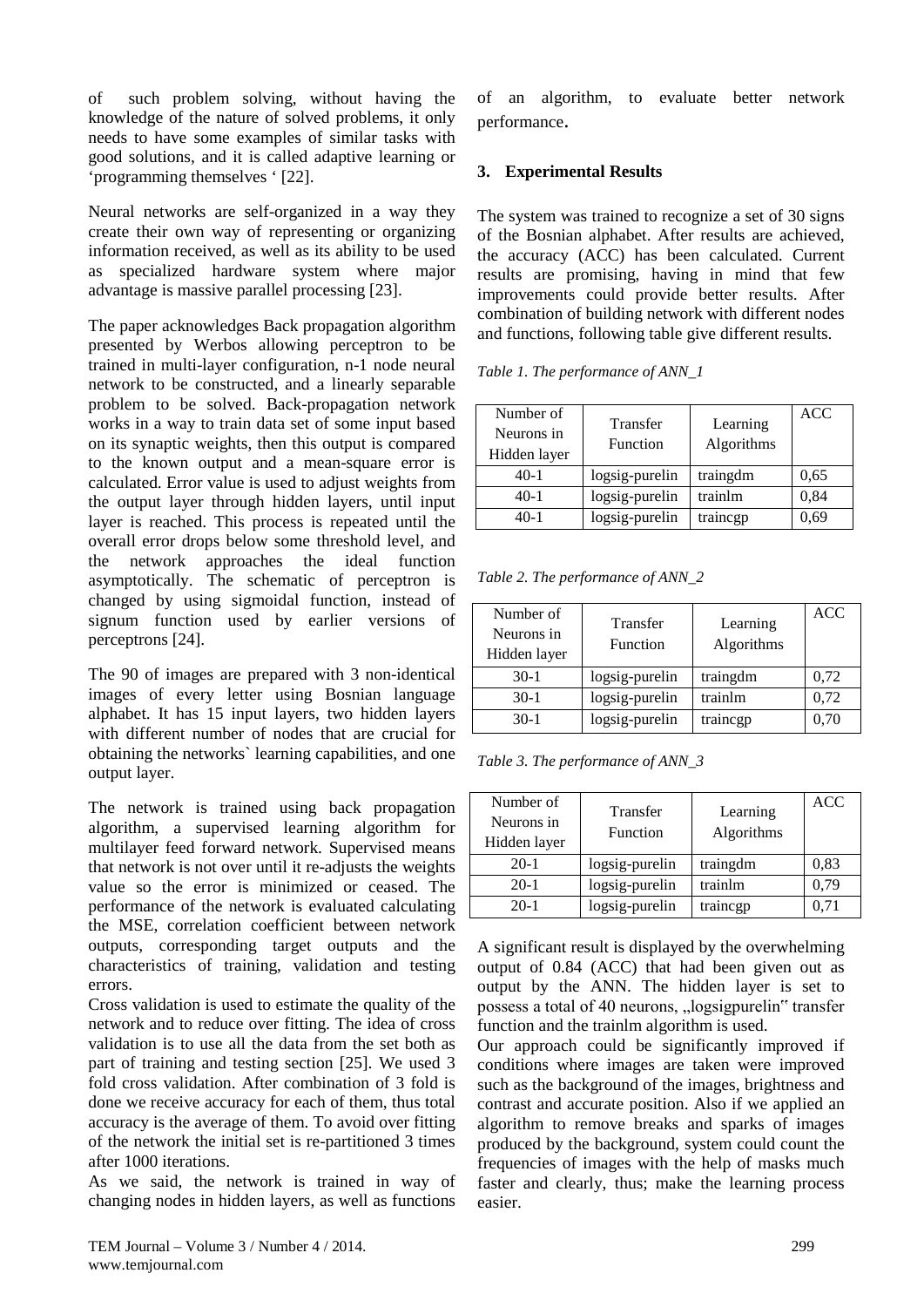### **4. Conclusion and Future work**

Sign language recognition offers improvements of communication for the hearing impaired, guaranteeing less deprivation from society. The fundamental preference of our methodology over alternate endeavors is the need for non-use of extra hardware supplies or special clothes to perceive the signs. As it happens in many applications that utilization computer vision systems to gather information, the fundamental solution of our answer is the image processing part.

The image processing phase of sign recognition procedure obliges a lot of estimations, which presents inertness in the video stream.. The exactness of the framework could be additionally expanded if a more strong edge identification calculation is utilized. By merging hand shapes to design a feature vector that has effectively used to prepare a neural network system, the system classification rate has enhanced promisingly. Fast Fourier transform algorithm models hand textures and canny edge detector demonstrates the edges of hands flawlessly.

By masking Canny edges to give feature vector it gives an expansive size, so we used PCA to effectively reduce the size of the features which have the lowest priority in the training. The classifier is trained for distinctive inputs combinations of 30 signs from Bosnian Sign Language with 3 separate endorsers. Testing is also performed with different combination of gestures and the average recognition rate resulted is around 84,4%.

It was discovered that by utilizing neural systems, the time for preparing will be an element for viable execution of this framework without giving up classification rates. The point of this examination was to make a model framework for the classification of signs, and creating methods which could be later consolidated into a more mind boggling interpretation system.

#### **References:**

[1] Rubino, F. H. (1975). Gestuno.*International sign language of the deaf.* Cblisle: British Deaf Association.

[2] J.G.Kyle, B. W. (1985). *SIGN LANGUAGE.* United Kingdom: Cambridge University.

[3] Aran, O. (2008). *Vision based sign language recognition: modeling and recognizing isolated signs with manual and non-manual components'.* Istanbul: Bogazici university.

[4] DimitriosTzovaras, T. P. (2007). Image and Video Processing for disability.*EURASIP journal on Image and Video Processing* , 2.

[5] Anetha K, R. P. (2014). Hand Talk-A Sign Language Recognition Based On Accelerometer and SEMG Data. *International Journal of Innovative Research in Computer and Communication Engineering* , 206.

[6] LUNGOCIU, C. (2011). REAL TIME SIGN LANGUAGE RECOGNITION USING. *StudiaInformatica,* , 75-85.

[7] Yannick L. Gweth, C. P. (2012). Enhanced Continuous Sign Language Recognition using PCA and Neural.*IEEE* , 55-60.

[8] Md. AtiqurRahman, A.-U.-A. a. (2011). Recognition Static Hand Gestures of Alphabet .*Internatioal Journal of Computer and Information Technology* , 75-78.

[9] Hienz, H. G. (1996). 'Real-Time hand-Arm Motion Analysis using a single video camera'.*International conference on Automatic Face and Gesture recognition* , (pp. 323-327).

[10]Ch.Raghava Prasad, D. M. (2014). Recognizing Gestures of Sign Language Using Feed forward Neural .*INTERNATIONAL JOURNAL OF SYSTEMS AND TECHNOLOGIES* , 13-21.

[11] Weldon, T. P. (1996). Efficient Gabor filter design for texture segmentation.".*Pattern Recognition* , 2005-2015.

[12] Chan, T. F. (2000). Active contours without edges for vector-valued images.*Journal of Visual Communication and Image Representation* , 130- 141.

[13]Hasanbegovic, H. (2013). Forms of Hand in Sign language in Bosnia and Herzegovina.*HUMAN, Volume 3, Issue 2* , 25-28.

[14] Adilagic, I. (2013). *Uses of Bosnian sign language.* Sarajevo: University of Phylosophy.

[15] Gilat, A. (2011). *MATLAB: An Introduction with Application.*Wiley.

[16] S., N. K. (2012). *Histogram Equalization and Pca Based Face Recognition on Matlab Platform.*Lambert Academic Publishing.

[17] RuchiKawatra, S. A. (2009). Application of Fast Fourier Transformation on image processing software.*International journal of Artificial*